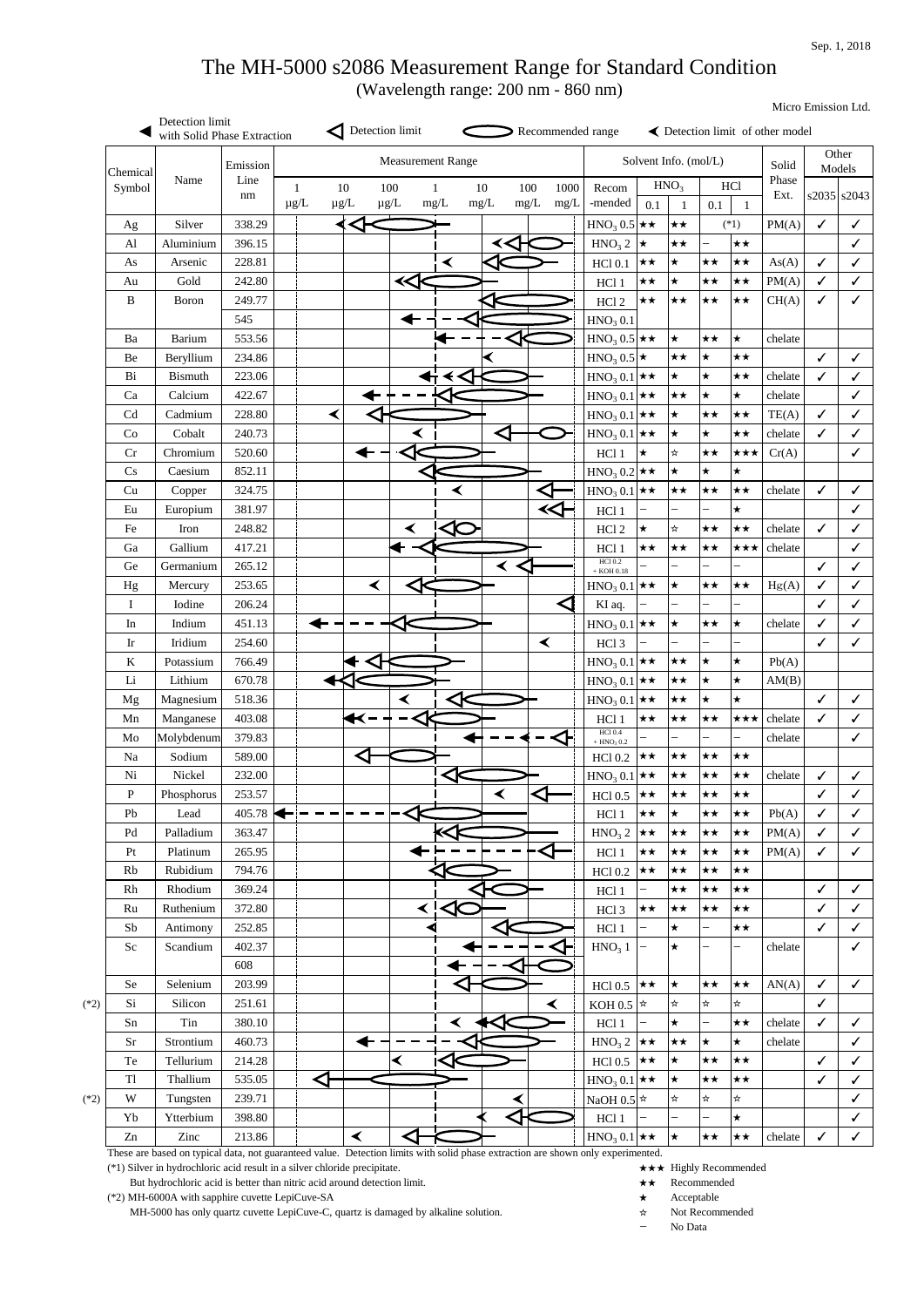Micro Emission Ltd.

|                            |                |            | Detection limit<br>with Solid Phase Extraction |                      |   |                          |           | Detection limit |             |              |                                            |                          | Recommended range        |                                   |                          |               |                 |                 |
|----------------------------|----------------|------------|------------------------------------------------|----------------------|---|--------------------------|-----------|-----------------|-------------|--------------|--------------------------------------------|--------------------------|--------------------------|-----------------------------------|--------------------------|---------------|-----------------|-----------------|
| Chemical                   |                | Emission   |                                                |                      |   | <b>Measurement Range</b> |           |                 |             |              |                                            |                          | Solvent Info. (mol/L)    |                                   |                          | Solid         |                 | Other<br>Models |
| Symbol                     | Name           | Line<br>nm | 1<br>$\mu g/L$                                 | 10<br>$\mu g/L$      |   | 100<br>$\mu g/L$         | 1<br>mg/L | 10<br>$mg/L$    | 100<br>mg/L | 1000<br>mg/L | Recom<br>-mended                           | 0.1                      | HNO <sub>3</sub>         | <b>HCl</b><br>0.1<br>$\mathbf{1}$ |                          | Phase<br>Ext. | $s2035$ $s2086$ |                 |
| Ag                         | Silver         | 338.29     |                                                |                      |   |                          |           |                 |             |              | $HNO3 0.5$ $\star \star$                   |                          | $\star\star$             |                                   | $(*1)$                   | PM(A)         | $\checkmark$    | $\checkmark$    |
| AI                         | Aluminium      | 396.15     |                                                |                      |   |                          |           |                 |             |              | HNO <sub>3</sub> 2                         | $\star$                  | $\star\star$             | $\overline{\phantom{0}}$          | $\star\star$             |               |                 | $\checkmark$    |
| As                         | Arsenic        | 228.81     |                                                |                      |   |                          |           |                 |             |              | <b>HCl 0.1</b>                             | $\star\star$             | $\star$                  | $\star\star$                      | $\star\star$             | As(A)         | $\checkmark$    | $\checkmark$    |
| Au                         | Gold           | 242.80     |                                                |                      |   |                          |           |                 |             |              | HCl 1                                      | $\star\star$             | $\star$                  | $\star\star$                      | $\star\star$             | PM(A)         | $\checkmark$    | $\checkmark$    |
| $\bf{B}$                   | Boron          | 249.77     |                                                |                      |   |                          |           |                 |             |              | HCl <sub>2</sub>                           | $\star\star$             | $\star\star$             | $\star\star$                      | $\star\star$             | CH(A)         | $\checkmark$    | $\checkmark$    |
| Be                         | Beryllium      | 234.86     |                                                |                      |   |                          |           |                 |             |              | $HNO3 0.5$ $\star$                         |                          | $\star\star$             | $\bigstar$                        | $\star\star$             |               | $\checkmark$    |                 |
| <b>Bi</b>                  | <b>Bismuth</b> | 223.06     |                                                |                      |   |                          |           |                 |             |              | $HNO_3 0.1$ $\star \star$                  |                          | $\star$                  | $\star$                           | $\star\star$             | chelate       | $\checkmark$    | $\checkmark$    |
| Ca                         | Calcium        | 422.67     |                                                |                      |   |                          |           |                 |             |              | $HNO3 0.1$ $\star \star$                   |                          | $\star\star$             | $\star$                           | $\star$                  | chelate       |                 | ✓               |
| Cd                         | Cadmium        | 228.80     |                                                | $\blacktriangleleft$ |   |                          |           |                 |             |              | $HNO3 0.1$ $\star \star$                   |                          | $\star$                  | $\star\star$                      | $\star\star$             | TE(A)         | $\checkmark$    | $\checkmark$    |
| Co                         | Cobalt         | 240.73     |                                                |                      |   |                          |           |                 |             |              | $HNO3 0.1$ $\star \star$                   |                          | $\star$                  | $\star$                           | $\star\star$             | chelate       | $\checkmark$    | $\checkmark$    |
| Cr                         | Chromium       | 357.87     |                                                |                      |   |                          |           |                 |             |              | HC11                                       | $\bigstar$               | ☆                        | $\star\star$                      | ★★★                      | Cr(A)         |                 | $\checkmark$    |
| Cu                         | Copper         | 324.75     |                                                |                      |   |                          |           |                 |             |              | $HNO3 0.1$ $\star \star$                   |                          | $\star\star$             | $\star\star$                      | $\star\star$             | chelate       | $\checkmark$    | $\checkmark$    |
| Eu                         | Europium       | 381.97     |                                                |                      |   |                          |           |                 |             |              | HCl 1                                      |                          |                          |                                   | $\star$                  |               |                 | $\checkmark$    |
| Fe                         | Iron           | 248.82     |                                                |                      |   |                          |           |                 |             |              | HCl <sub>2</sub>                           | $\star$                  | ☆                        | $\star\star$                      | $\star\star$             | chelate       | $\checkmark$    | ✓               |
| Ga                         | Gallium        | 417.21     |                                                |                      |   |                          |           |                 |             |              | HCl 1                                      | $\star\star$             | $\star\star$             | ★★                                | ★★★                      | chelate       |                 | $\checkmark$    |
| Ge                         | Germanium      | 265.12     |                                                |                      |   |                          |           |                 |             |              | <b>HCl 0.2</b><br>$+$ KOH 0.18             |                          |                          | $\overline{\phantom{0}}$          | $\overline{\phantom{0}}$ |               | $\checkmark$    | $\checkmark$    |
| Hg                         | Mercury        | 253.65     |                                                |                      |   |                          |           |                 |             |              | $HNO3 0.1$ $\star \star$                   |                          | $\star$                  | $\star\star$                      | $\star\star$             | Hg(A)         | $\checkmark$    | ✓               |
| I                          | Iodine         | 206.24     |                                                |                      |   |                          |           |                 |             |              | KI aq.                                     | $\qquad \qquad -$        | $\overline{\phantom{0}}$ | $\overline{\phantom{0}}$          | $\overline{\phantom{0}}$ |               | $\checkmark$    | ✓               |
| In                         | Indium         | 410.18     |                                                |                      |   |                          |           |                 |             |              | $HNO3 0.1$ $\star \star$                   |                          | $\star$                  | $\star\star$                      | $\star$                  | chelate       | $\checkmark$    | $\checkmark$    |
| $\mathop{\rm Ir}\nolimits$ | Iridium        | 254.60     |                                                |                      |   |                          |           |                 |             |              | HCl <sub>3</sub>                           | $\overline{\phantom{0}}$ |                          |                                   |                          |               | $\checkmark$    |                 |
| Mg                         | Magnesium      | 285.21     |                                                |                      |   |                          |           |                 |             |              | $HMO_3 0.1$ $\star \star$                  |                          | ★★                       | ∣★                                | ★                        |               | $\checkmark$    | $\checkmark$    |
| Mn                         | Manganese      | 279.83     |                                                |                      | < |                          |           |                 |             |              | HCl 1                                      | $\star\star$             | $\star\star$             | $\star\star$                      | ★★★                      | chelate       | $\checkmark$    | $\checkmark$    |
| Mo                         | Molybdenum     | 379.83     |                                                |                      |   |                          |           |                 |             |              | <b>HCl 0.4</b><br>$+$ HNO <sub>3</sub> 0.2 |                          |                          |                                   | -                        | chelate       |                 | $\checkmark$    |
| Ni                         | Nickel         | 232.00     |                                                |                      |   |                          |           |                 |             |              | $HNO3 0.1$ $\star \star$                   |                          | $\star\star$             | $\star\star$                      | $\star\star$             | chelate       | $\checkmark$    | $\checkmark$    |
| ${\bf P}$                  | Phosphorus     | 253.57     |                                                |                      |   |                          |           |                 |             |              | <b>HCl 0.5</b>                             | $\star\star$             | $\star\star$             | ★★                                | $\star\star$             |               | $\checkmark$    | $\checkmark$    |
| Pb                         | Lead           | 363.96     |                                                |                      |   |                          |           |                 |             |              | HC11                                       | $\star\star$             | $\star$                  | $\star\star$                      | $\star\star$             | Pb(A)         | $\checkmark$    | $\checkmark$    |
| Pd                         | Palladium      | 363.47     |                                                |                      |   |                          |           |                 |             |              | HNO <sub>3</sub> 2                         | $\star\star$             | $\star\star$             | ★★                                | $\star\star$             | PM(A)         | $\checkmark$    | $\checkmark$    |
| Pt                         | Platinum       | 265.95     |                                                |                      |   |                          |           | ζ,              |             |              | HCl 1                                      | $\star\star$             | $\star\star$             | $\star\star$                      | $\star\star$             | PM(A)         | $\checkmark$    | $\checkmark$    |
| Rh                         | Rhodium        | 369.24     |                                                |                      |   |                          |           |                 |             |              | HC11                                       | $\qquad \qquad -$        | $\star\star$             | ★★                                | $\star\star$             |               | $\checkmark$    | $\checkmark$    |
| Ru                         | Ruthenium      | 372.80     |                                                |                      |   |                          |           |                 |             |              | HCl <sub>3</sub>                           | $\star\star$             | $\star\star$             | ★★                                | $\star\star$             |               | $\checkmark$    | $\checkmark$    |
| Sb                         | Antimony       | 252.85     |                                                |                      |   |                          |           |                 |             |              | HC11                                       | —                        | $\star$                  |                                   | $\star\star$             |               | $\checkmark$    | $\checkmark$    |
| Sc                         | Scandium       | 402.37     |                                                |                      |   |                          |           |                 |             | ◁⊣           | HNO <sub>3</sub> 1                         | $\overline{\phantom{0}}$ | $\star$                  | $\overline{\phantom{0}}$          | $\overline{\phantom{0}}$ | chelate       |                 | $\checkmark$    |
| Se                         | Selenium       | 203.99     |                                                |                      |   |                          |           |                 |             |              | <b>HCl 0.5</b>                             | $\star\star$             | $\star$                  | $\star\star$                      | $\star\star$             | AN(A)         | $\checkmark$    | $\checkmark$    |
| Sn                         | Tin            | 303.41     |                                                |                      |   |                          |           |                 |             |              | HCl 1                                      |                          | $\star$                  | $\overline{\phantom{0}}$          | $\star\star$             | chelate       | $\checkmark$    | $\checkmark$    |
| <b>Sr</b>                  | Strontium      | 407.77     |                                                |                      |   |                          |           |                 |             |              | HNO <sub>3</sub> 2                         | $\star\star$             | $\star\star$             | $\star$                           | $\star$                  | chelate       |                 | $\checkmark$    |
| Te                         | Tellurium      | 238.58     |                                                |                      |   |                          |           |                 |             |              | <b>HCl 0.5</b>                             | $\star\star$             | $\bigstar$               | ★★                                | ★★                       |               | $\checkmark$    | $\checkmark$    |
| T <sub>1</sub>             | Thallium       | 377.57     |                                                |                      |   |                          |           |                 |             |              | $HNO3 0.1$ $\star \star$                   |                          | $\star$                  | $\star\star$                      | $\star\star$             |               | $\checkmark$    | $\checkmark$    |
| W                          | Tungsten       | 239.71     |                                                |                      |   |                          |           |                 |             |              | NaOH 0.5 $\star$                           |                          | $\star$                  | ☆                                 | ☆                        |               |                 |                 |
| Yb                         | Ytterbium      | 398.80     |                                                |                      |   |                          |           |                 |             |              | HCl 1                                      | $\qquad \qquad -$        | $\overline{\phantom{0}}$ | $\overline{\phantom{0}}$          | $\bigstar$               |               |                 | $\checkmark$    |
| Zn                         | Zinc           | 213.86     |                                                |                      |   |                          |           |                 |             |              | $HNO3 0.1$ $\star \star$                   |                          | $\star$                  | ★★                                | ★★                       | chelate       | $\checkmark$    | $\checkmark$    |

These are based on typical data, not guaranteed value. Detection limits with solid phase extraction are shown only experimented.

(\*1) Silver in hydrochloric acid result in a silver chloride precipitate. ★★★ Highly Recommended

But hydrochloric acid is better than nitric acid around detection limit.  $\star \star$  Recommended

(\*2) MH-6000A with sapphire cuvette LepiCuve-SA ★ Acceptable

MH-5000 has only quartz cuvette LepiCuve-C, quartz is damaged by alkaline solution.  $\star$  Not Recommended

- 
- 
- 
- 
- No Data

## The MH-5000 s2043 Measurement Range for Standard Condition

(Wavelength range: 200 nm - 430 nm)